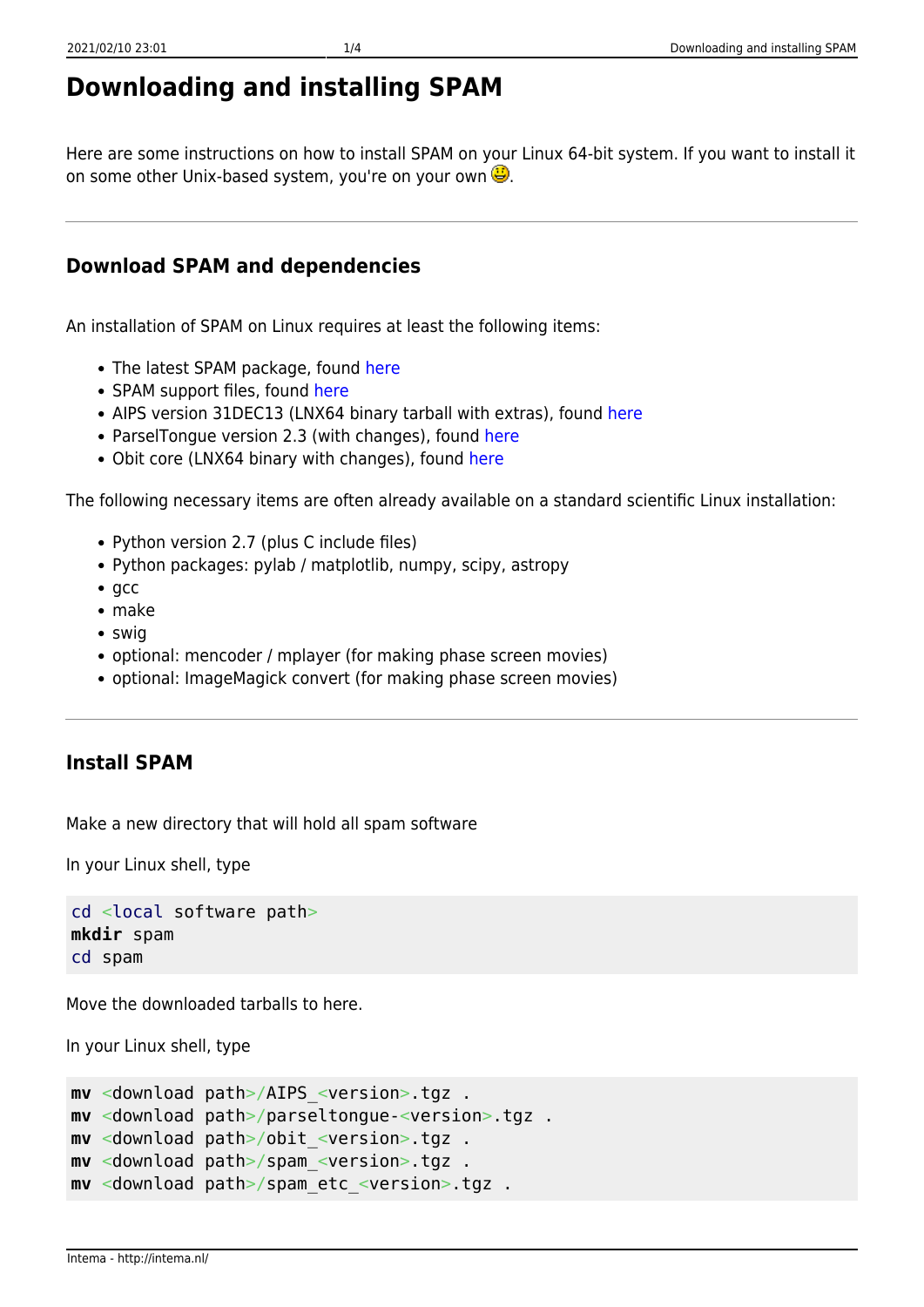## **Install SPAM support files**

```
tar xzf spam etc <version>.tgz
```
Edit setup file(s) and modify SPAM\_PATH to point to <local software path>/spam, SPAM\_HOST to your machine name in capitals, and PYTHON to point to your python2.7 executable

gedit setup.\***sh**

Next, run the setup file. In Linux bash (sh) this is done through:

source setup.sh

In Linux C-shell ([t]csh) this is done through:

source setup.csh

#### **Install AIPS**

In your Linux shell, type

**tar** xzf AIPS\_31DEC13.tgz cd AIPS

These next two steps may not apply to you, but must be executed when you have installed and/or run AIPS locally.

**mv** ~/.AIPSRC ~/.AIPSRC\_previous **mv** ~/.dadevs ~/.dadevs\_previous

Then start the actual install

**perl** install.pl -n

Here's how to quickly get through the AIPS installation

```
screen 0: <enter>
screen 4: <enter>
screen 4b: <enter>
screen 5: <e.g., your institute name in capitals (no spaces), and enter>
screen 5a: <enter>
screen 5b: <check that this is set to LNX64, and enter>
screen 6: <enter>
screen 7: <copy/paste suggested path and enter>
screen 8: <2x enter>
```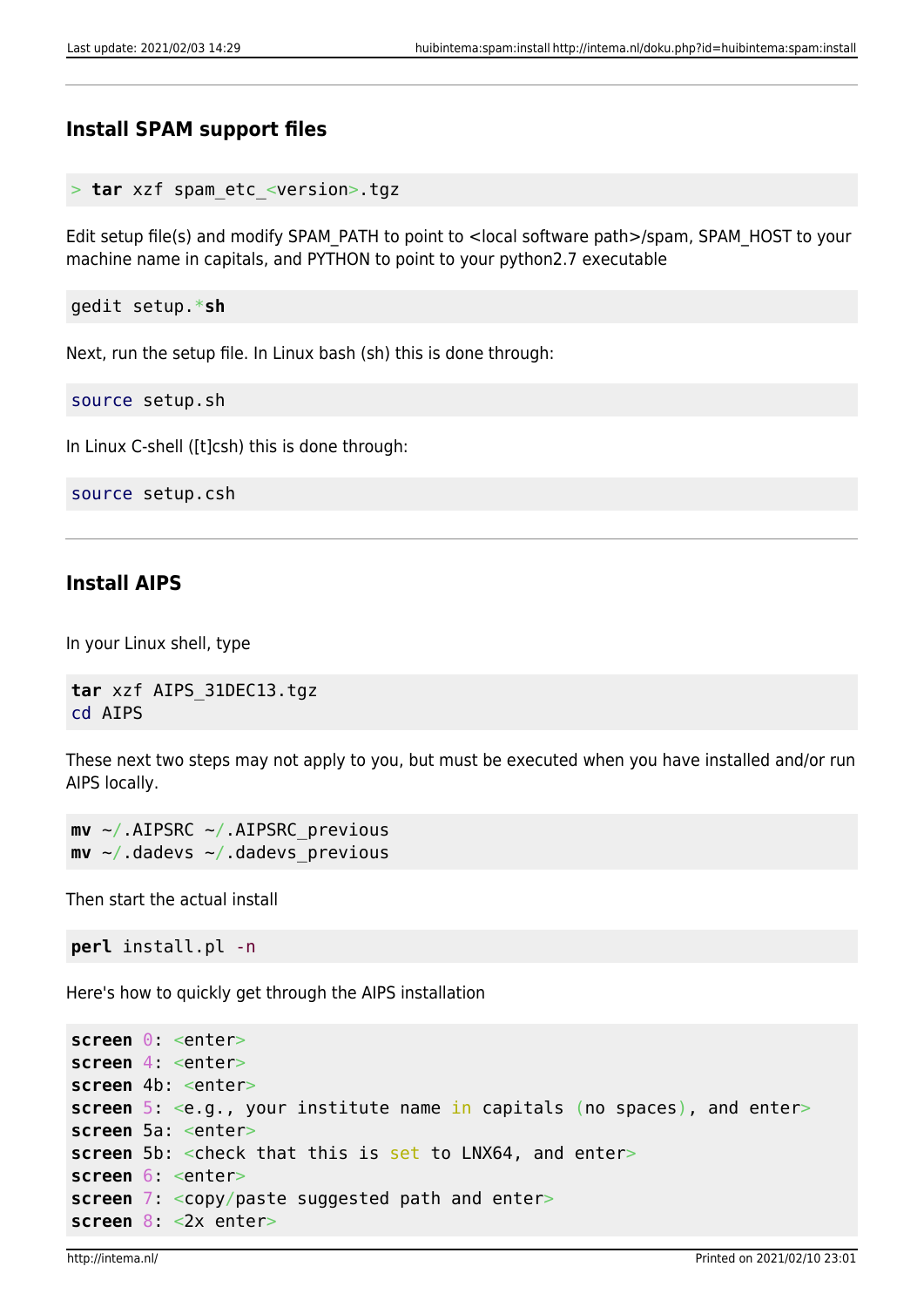```
screen 9: <enter>
screen 9B: <enter>
screen 11: <2x enter>
```
And during installation: <3x/4x enter> This should run without errors (see [SPAM FAQ](http://intema.nl/doku.php?id=huibintema:spam:faq) if it can't find libncurses.so).

Now we need to increase number of interactive AIPS sessions to 32. In your Linux shell, type in the Linux shell

source LOGIN.(C)SH

Then

RUN SETPAR

In SETPAR go through the following menus

```
2 <enter>
10 <enter>
32 <enter>
-1 <enter>
AMANAGER <enter>
4 <enter>
```
Test AIPS by entering

aips tv=local

In AIPS POPS terminal, enter

11 <enter> print 2+2 <enter> kleenex <enter>

Exit AIPS directory

cd ..

#### **Install Obit core**

In your Linux shell, type

**tar** xzf obit\_<version>.tgz

And that's it.

Intema - http://intema.nl/